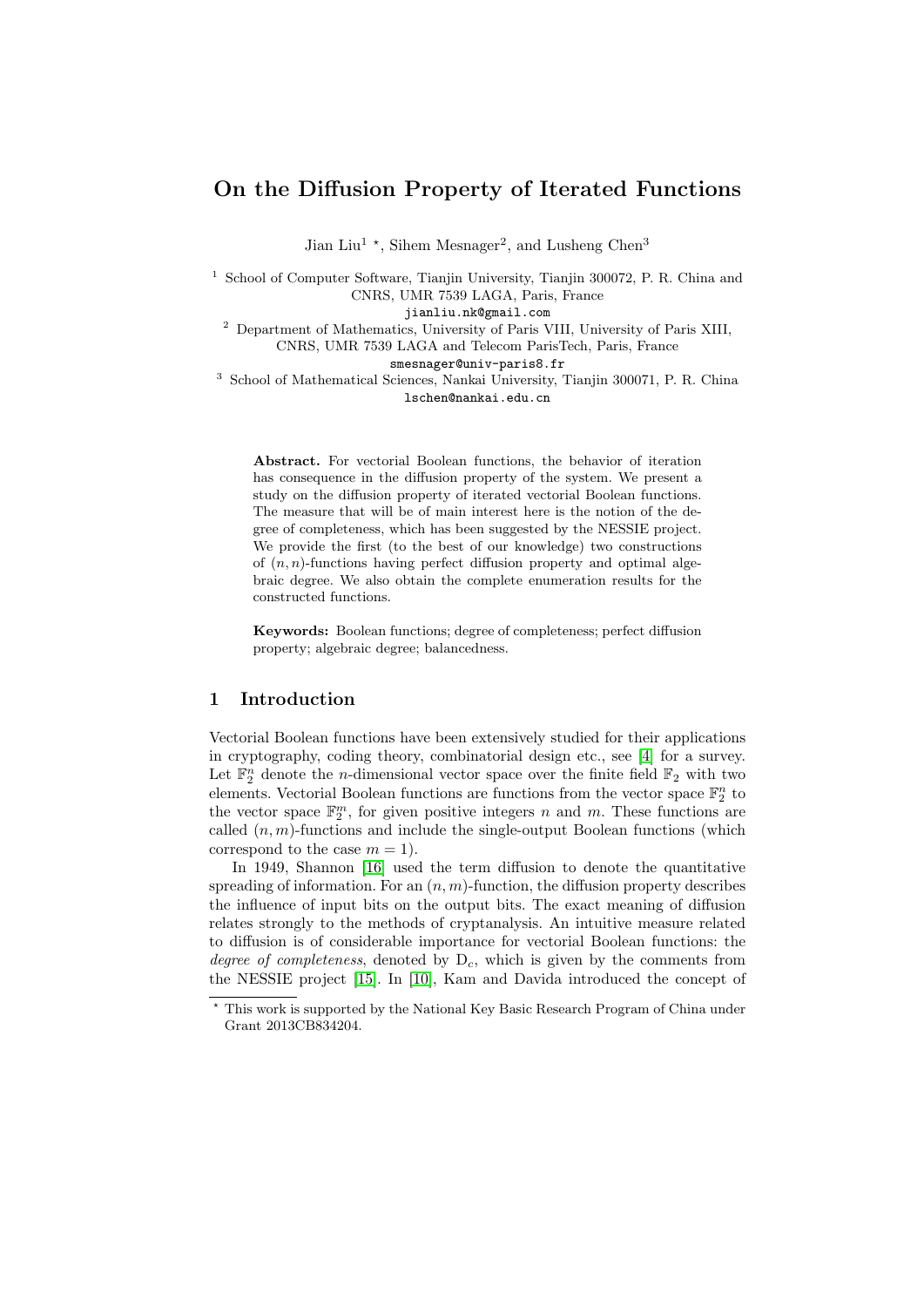#### 2 J. Liu, S. Mesnager, and L. Chen

complete functions, which means that every output bit depends on every input bit (also see [\[7,](#page-13-2)[9\]](#page-13-3)). For a vectorial Boolean function, the degree of completeness quantifies the rate of input bits that the output bits depend on. A complete function possesses optimal degree of completeness, i.e.,  $D_c = 1$ . In this paper, we use the notion of the degree of completeness to indicate the diffusion property of a vectorial Boolean function. In this sense, by perfect diffusion property we mean iterated vectorial Boolean functions which possess optimal degree of completeness. There are other indicators of diffusion property which shall not be discussed here. For instance, the *branch number of diffusion layers* (see [\[6\]](#page-13-4)) relates closely to differential cryptanalysis [\[2\]](#page-13-5) and linear cryptanalysis [\[12\]](#page-14-2) on block ciphers. The *diffusion factor* (see  $[6]$ ) quantifies the average number of changed output bits when a single input bit is changed. The degree of completeness can be seen as some kind of weakened version of diffusion factor.

The investigation on the degree of completeness of iterated  $(n, n)$ -functions helps in general the understanding of the evolution of diffusion property of cryptographic systems. Some methods of cryptanalysis on cryptosystems are based on the idea of identifying the relation between a particular output bit with the input bits. If every output bit depends on only a few of the input bits, there may exist some potential attacks, such as algebraic attacks [\[1,](#page-13-6)[5\]](#page-13-7), since one may convert the cipher-text into a system of polynomial equations and solve it directly. For example, in a product cryptosystem [\[16\]](#page-14-0) such as block cipher and hash function, the degrees of completeness of iterated round functions (seen as vectorial Boolean functions) have consequence in the diffusion property of the whole system. A round function is preferable to have perfect diffusion property for providing complete diffusion, see the general model in Section [3.2.](#page-10-0) In the context of stream ciphers, the model of augmented functions should be considered (see  $[8]$ ), where an update function L is iterated to generate keystreams by composing an output function. If the degrees of completeness of the iterated update functions  $L^{(i)}$ ,  $i = 1, 2, \ldots$ , are very low, then the algebraic attack is expected to be efficient. Other potential applications of functions with perfect diffusion property could be found.

Though the degree of completeness has been observed from a cryptographic point of view, it seems that as a mathematical object, vectorial Boolean function with good diffusion property has rarely been studied in the literature. In this paper, we mainly study the diffusion property of vectorial Boolean functions. A function is called to have perfect diffusion property (see Definition [2\)](#page-4-0) if the degree of completeness always attains 1 (under the affine permutations) after the function has been iterated some number of times. We provide two constructions of vectorial Boolean functions which have perfect diffusion property, and prove that the iterated functions always have optimal algebraic degree. To the best of our knowledge, this is the first time when such constructions are proposed. We first construct a class of rotation symmetric  $(n, n)$ -functions (see Definition [3\)](#page-5-0) with perfect diffusion property. These functions are generalizations of rotation symmetric Boolean functions, which have practical advantages that the evaluations are efficient and the representations are short. In our second construction,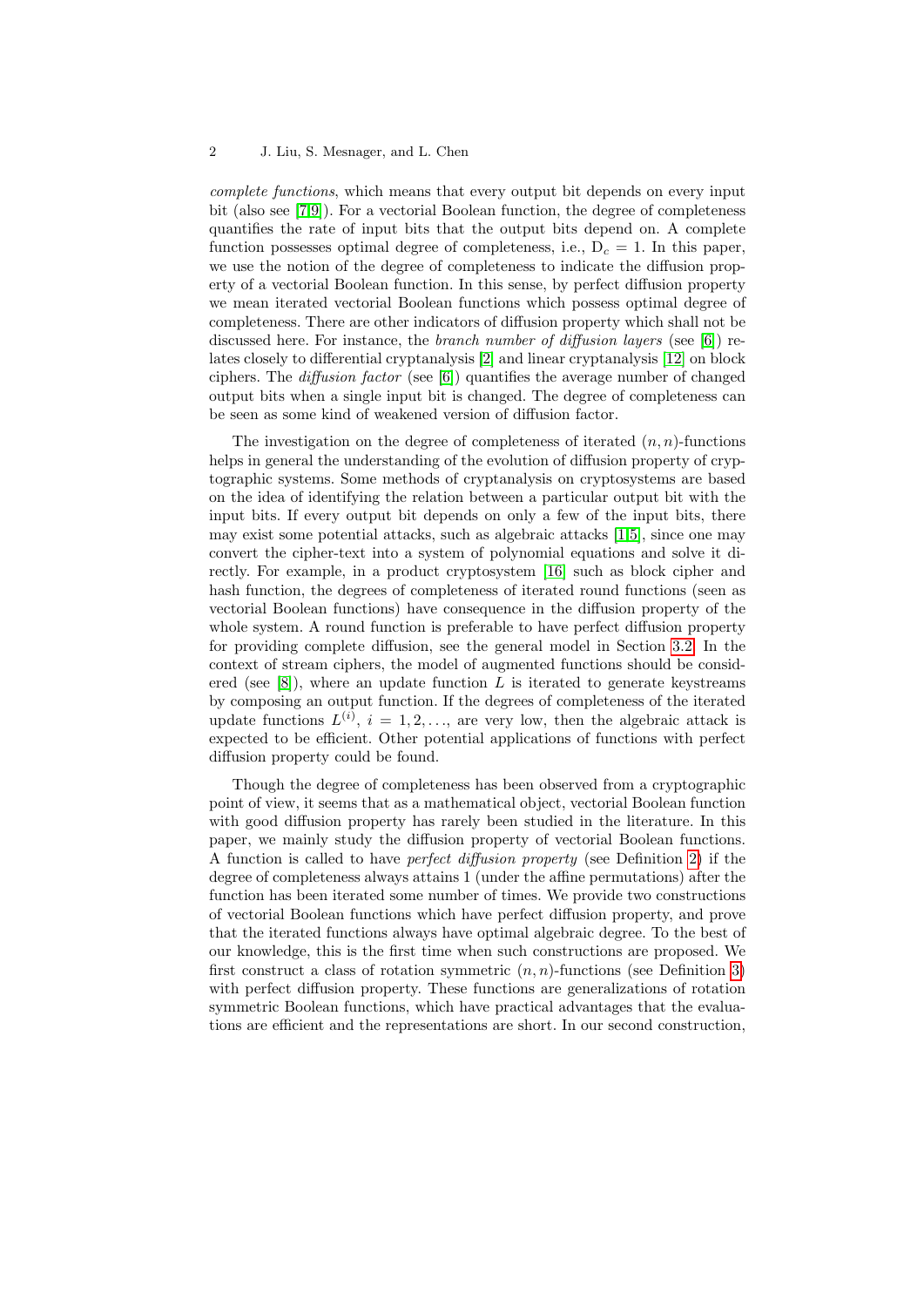a class of almost balanced  $(n, n)$ -functions with perfect diffusion property is given. Moreover, complete enumeration results for the constructed functions are obtained, which show that there are many  $(n, n)$ -functions with perfect diffusion property.

This paper is organized as follows. Formal definitions and necessary preliminaries are introduced in Section [2.](#page-2-0) In Section [3,](#page-5-1) two constructions of vectorial Boolean functions with perfect diffusion property are proposed for the first time, and the complete enumeration results for these functions are presented. To avoid being too theoretical, we give an explicit example to show that it is possible to construct recursive round functions to provide complete diffusion. We summarize this paper in the last section.

### <span id="page-2-0"></span>2 Background and Preliminaries

In this paper, additions and multiple sums calculated modulo 2 will be denoted by  $\oplus$  and  $\bigoplus_i$  respectively, additions and multiple sums calculated in characteristic 0 or in the additions of elements of the finite field  $\mathbb{F}_{2^n}$  will be denoted by + and  $\sum_i$  respectively. The functions from the vector space  $\mathbb{F}_2^n$  to  $\mathbb{F}_2$  are called *n*-variable *Boolean functions*, and the set of all the *n*-variable Boolean functions is denoted by  $\mathcal{B}_n$ . For  $f \in \mathcal{B}_n$ , the *Hamming weight* (in brief, weight) of f is  $\text{wt}(f) = \left| \{ x \in \mathbb{F}_2^n \mid f(x) = 1 \} \right|$ , and the  $(0, 1)$ -sequence defined by  $(f(\mathbf{v}_0), f(\mathbf{v}_1), \ldots, f(\mathbf{v}_{2^n-1}))$  is called the *truth table* of f, where  $\mathbf{v}_0 = (0, \ldots, 0, 0), \mathbf{v}_1 = (0, \ldots, 0, 1), \ldots, \mathbf{v}_{2^{n}-1} = (1, \ldots, 1, 1)$  are ordered by lexicographical order. An *n*-variable Boolean function  $f$  can be uniquely represented in the *algebraic normal form* (in brief, ANF) that

$$
f(x) = \bigoplus_{v \in \mathbb{F}_2^n} c_v x_1^{v_1} x_2^{v_2} \cdots x_n^{v_n},
$$

where  $x = (x_1, \ldots, x_n) \in \mathbb{F}_2^n$ ,  $v = (v_1, \ldots, v_n) \in \mathbb{F}_2^n$ ,  $c_v \in \mathbb{F}_2$ . Let  $wt(v)$  denote the Hamming weight (or weight) of a vector  $v$ , that is the number of its nonzero coordinates, then  $\deg(f) = \max_{v \in \mathbb{F}_2^n} \{wt(v) \mid c_v \neq 0\}$  is called the *algebraic* degree of f.

<span id="page-2-2"></span>**Proposition 1.** [\[3\]](#page-13-9) Let  $f \in \mathcal{B}_n$  and  $f(x) = \bigoplus_{v \in \mathbb{F}_2^n} c_v x_1^{v_1} x_2^{v_2} \cdots x_n^{v_n}$ . Then,  $c_v =$  $\bigoplus_{x\in\mathbb{F}_2^n,x\preceq v}f(x)$ , where  $x \preceq v$  means that  $x = (x_1,\ldots,x_n)$  is covered by  $v =$  $(v_1, \ldots, v_n)$ , i.e., for any  $i = 1, \ldots, n$ ,  $x_i = 1$  implies  $v_i = 1$ . In particular,  $deg(f) = n$  if and only if  $wt(f)$  is odd.

An affine permutation L on  $\mathbb{F}_2^n$  is defined as  $L(x) = xM \oplus a$ , where M is a nonsingular  $n \times n$  matrix over  $\mathbb{F}_2$  and  $a \in \mathbb{F}_2^n$ . Moreover, if  $a = 0$ , then L is called a linear permutation.

<span id="page-2-1"></span>**Proposition 2.** [\[3\]](#page-13-9) The algebraic degree of an n-variable Boolean function  $f$ is affine invariant, i.e., for every affine permutation L, we have  $\deg(f \circ L) =$  $deg(f)$ .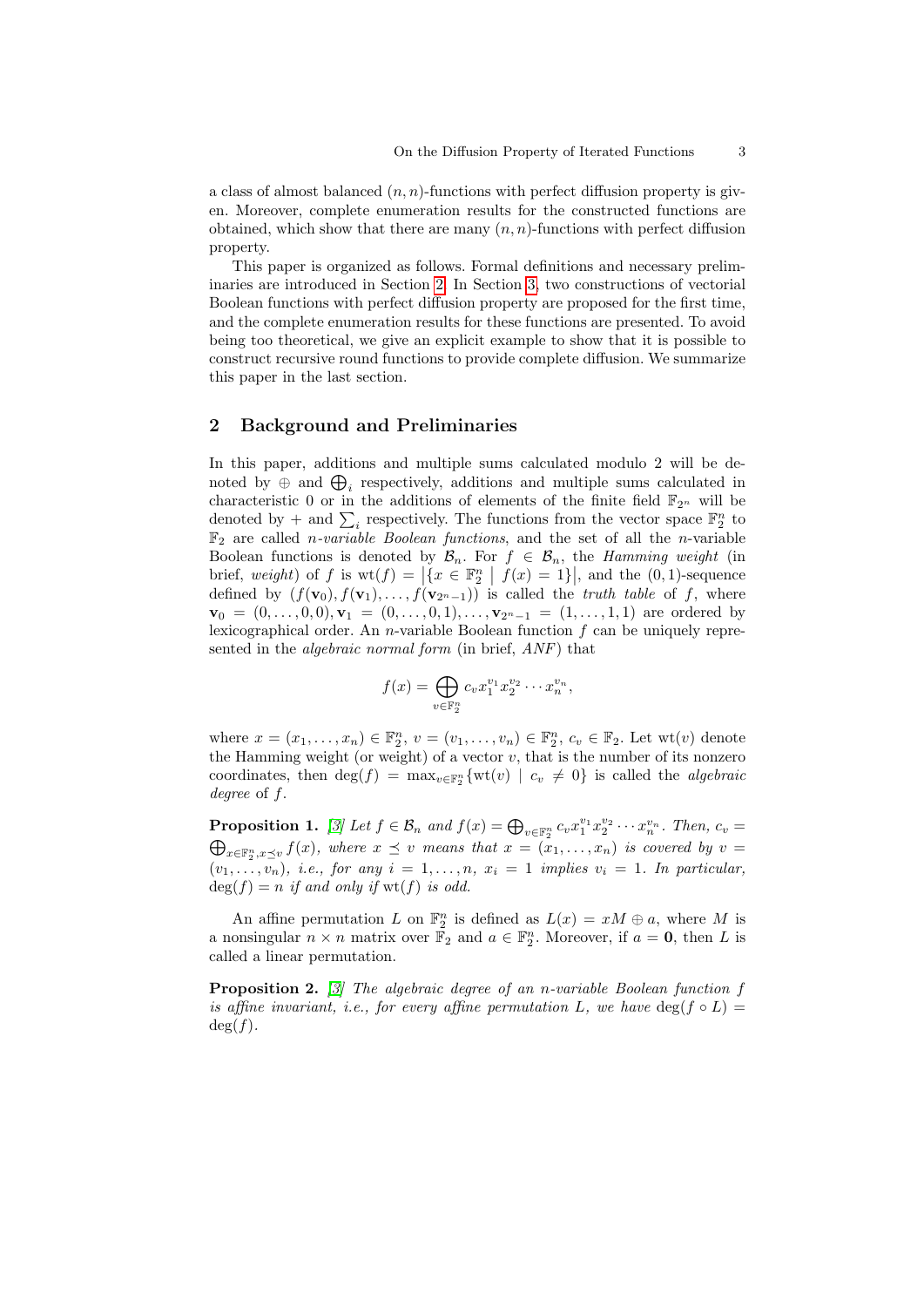#### 4 J. Liu, S. Mesnager, and L. Chen

For  $i = 1, ..., n$ , denote by  $e_i$  the vector in  $\mathbb{F}_2^n$  whose *i*-th component equals 1, and 0 elsewhere. The degree of completeness of an n-variable Boolean function  $f$  is defined as

<span id="page-3-2"></span>
$$
D_c(f) = 1 - \frac{|\{i \mid a_i = 0, 1 \le i \le n\}|}{n},\tag{1}
$$

where  $a_i = |\{x \in \mathbb{F}_2^n \mid f(x) \oplus f(x \oplus e_i) = 1\}|, i = 1, \ldots, n$ . Equivalently, let

<span id="page-3-0"></span>
$$
\mathcal{V}(f) = \left\{ i \mid \exists x \in \mathbb{F}_2^n \text{ such that } f(x) \oplus f(x \oplus e_i) = 1, 1 \leq i \leq n \right\},\qquad(2)
$$

be the set of indices of the variables appearing in the ANF of f, then  $D_c(f)$  =  $|\mathcal{V}(f)|/n$ .

Let *n* and *m* be two positive integers. The functions from  $\mathbb{F}_2^n$  to  $\mathbb{F}_2^m$  are called  $(n, m)$ -functions (or vectorial Boolean functions). Such a function  $F$  is given by  $F = (f_1, \ldots, f_m)$ , where the Boolean functions  $f_1, \ldots, f_m$  are called the *coordinate functions* of  $F$ . An  $(n, m)$ -function is called *balanced* if for any  $b \in \mathbb{F}_2^m$ , the size of the pre-image set  $|F^{-1}(b)| = 2^{n-m}$ . The *derivative* of F at direction  $a$  is defined as

$$
\triangle_a F(x) = F(x) \oplus F(x \oplus a), \ \ a \in \mathbb{F}_2^n \setminus \{\mathbf{0}\}.
$$

The *algebraic degree* of F, denoted by  $Deg(F)$ , is defined as

$$
\operatorname{Deg}(F) = \max_{1 \leq i \leq m} \deg(f_i).
$$

The *degree of completeness* of  $F$  is defined as

<span id="page-3-1"></span>
$$
D_c(F) = \frac{1}{m}(D_c(f_1) + \dots + D_c(f_m)).
$$
\n(3)

Since the degree of completeness of an n-variable Boolean function can also be described as  $D_c(f) = |\mathcal{V}(f)|/n$ , where  $\mathcal{V}(f)$  is defined as in [\(2\)](#page-3-0), then for an  $(n, m)$ function  $F = (f_1, \ldots, f_m)$ , we have  $D_c(F) = (|\mathcal{V}(f_1)| + \cdots + |\mathcal{V}(f_m)|) / nm$ . Also, the following equivalent definition is easy to obtain, which is originally given by the NESSIE project [\[15\]](#page-14-1).

**Definition 1.** [\[15\]](#page-14-1) For an  $(n, m)$ -function  $F = (f_1, \ldots, f_m)$ , the degree of completeness is defined as

$$
D_c(F) = 1 - \frac{|\{(i,j) \mid a_{ij} = 0, 1 \le i \le n, 1 \le j \le m\}|}{mn},
$$

where  $a_{ij} = |\{x \in \mathbb{F}_2^n \mid f_j(x) \oplus f_j(x \oplus e_i) = 1\}|, i = 1, ..., n, j = 1, ..., m.$ 

For an  $(n, m)$ -function F, it is obvious that  $0 \le D_c(F) \le 1$ , and F is called complete if  $D_c(F) = 1$  (see [\[10\]](#page-13-1)), which provides the highest possible level of diffusion. Note that  $D_c(F)$  defined in [\(3\)](#page-3-1) takes the mean value of all the  $D_c(f_i)$ 's with  $i = 1, \ldots, m$ , while the following two meaningful measures are also intuitive,

$$
D_c^{max}(F) = \max_{1 \le i \le m} \{D_c(f_i)\}, \quad D_c^{min}(F) = \min_{1 \le i \le m} \{D_c(f_i)\}.
$$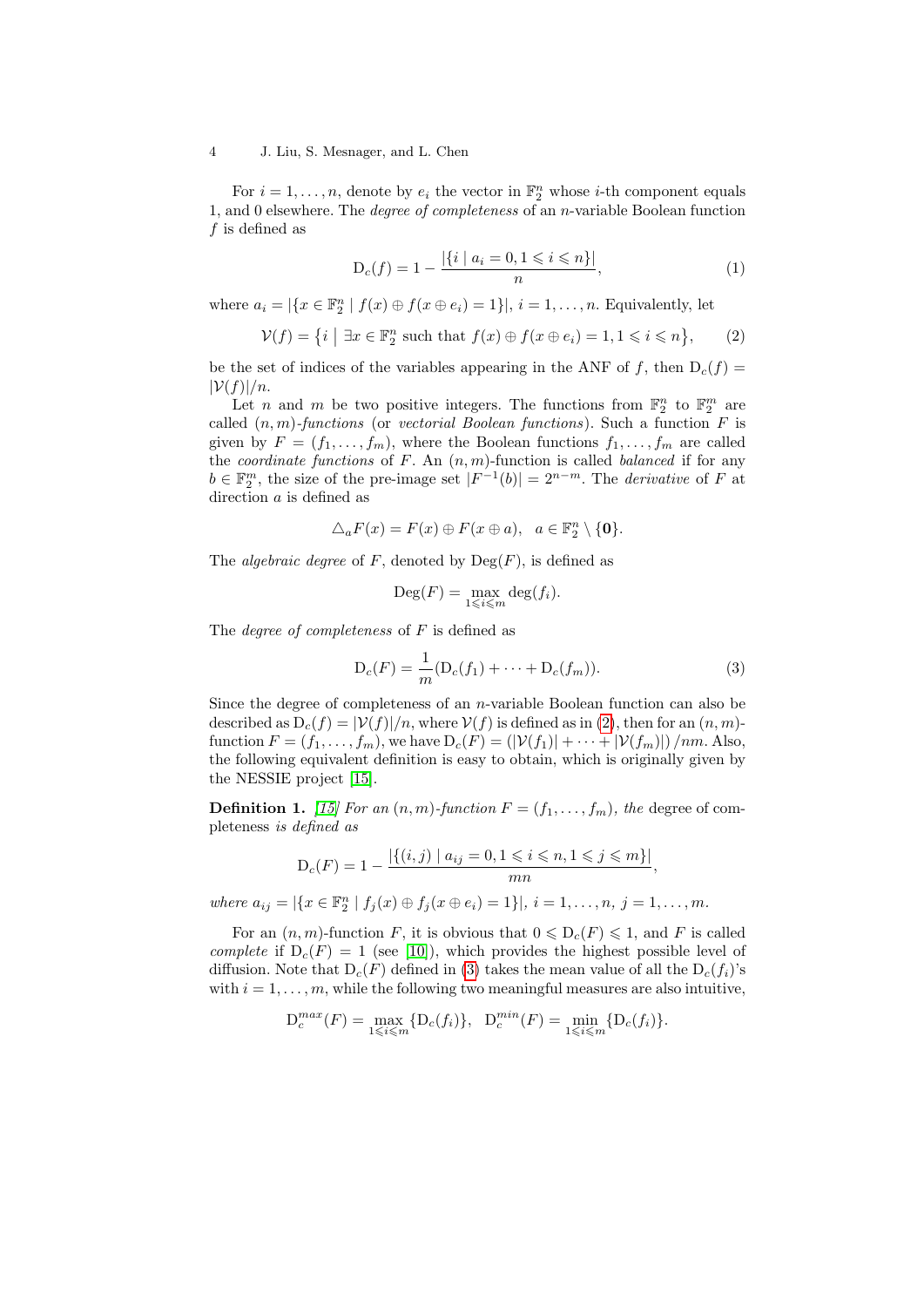Clearly,  $D_c^{min}(F) \leq D_c(F) \leq D_c^{max}(F)$ , and  $D_c^{min}(F) = 1$  if and only if  $D_c(F) =$ 1. Hence,  $D_c^{min}$  is the strongest measure of completeness for vectorial Boolean functions. In this paper, we mainly discuss the measure  $D_c$  suggested by the NESSIE project [\[15\]](#page-14-1).

For an *n*-variable Boolean function f, since for any  $b \in \mathbb{F}_2^n$ ,

$$
a_i = |\{x \in \mathbb{F}_2^n \mid f(x) \oplus f(x \oplus e_i) = 1\}| = |\{x \in \mathbb{F}_2^n \mid f(x \oplus b) \oplus f(x \oplus b \oplus e_i) = 1\}|,
$$

where  $i = 1, \ldots, n$ , then from [\(1\)](#page-3-2), we have  $D_c(f(x)) = D_c(f(x \oplus b))$ . In general, the degree of completeness is not invariant under composition on the right by linear permutations. For example, let  $f(x_1, \ldots, x_n) = x_1 \oplus \cdots \oplus x_n \in \mathcal{B}_n$ , and  $L(x_1, \ldots, x_n) = (x_1 \oplus \cdots \oplus x_n, x_2, \ldots, x_n)$  which is a linear permutation on  $\mathbb{F}_2^n$ , then  $f \circ L(x_1, \ldots, x_n) = x_1$ , and thus  $D_c(f) = 1 > D_c(f \circ L) = 1/n$ . For a r

<span id="page-4-0"></span>positive integer r, let  $F^{(r)} =$  $\overline{F \circ \cdots \circ F}$  denote the r-th iterated function of F.

**Definition 2.** An  $(n, m)$ -function F is called non-degenerate if for every linear permutation L on  $\mathbb{F}_2^n$ ,  $D_c(F \circ L) = 1$ . Moreover, F is said to have perfect diffusion property if  $m = n$  and for any positive integer k,  $F^{(k)}$  is non-degenerate.

<span id="page-4-2"></span>**Theorem 1.** For an  $(n, m)$ -function  $F = (f_1, \ldots, f_m)$ , if for all  $i = 1, \ldots, m$ ,  $deg(f_i) = n$ , then F is non-degenerate.

*Proof.* According to Proposition [2,](#page-2-1) one gets that for every linear permutation  $L$ on  $\mathbb{F}_2^n$  and every  $1 \leq i \leq m$ ,  $\deg(f_i \circ L) = \deg(f_i) = n$ , thus  $D_c(f_i \circ L) = 1$ . From [\(3\)](#page-3-1), we have that  $D_c(F \circ L) = (D_c(f_1 \circ L) + \cdots + D_c(f_m \circ L))/m = 1$ . Hence,  $F$  is non-degenerate.

<span id="page-4-1"></span>*Remark 1.* When we choose a basis  $\{\alpha_1, \ldots, \alpha_n\}$  of  $\mathbb{F}_{2^n}$  over  $\mathbb{F}_2$ , then the vector space  $\mathbb{F}_2^n$  can be endowed with the structure of finite field  $\mathbb{F}_{2^n}$  by an isomorphism  $\pi: x = (x_1, \ldots, x_n) \in \mathbb{F}_2^n \to x_1 \alpha_1 + \cdots + x_n \alpha_n \in \mathbb{F}_{2^n}$ . For a Boolean function f on  $\mathbb{F}_{2^n}$ , we identify  $D_c(f)$  with  $D_c(f \circ \pi)$ . Since for any  $i = 1, \ldots, n$ ,

$$
a_i = |\{x \in \mathbb{F}_2^n \mid f \circ \pi(x) + f \circ \pi(x \oplus e_i) = 1\}|
$$
  
= |\{x \in \mathbb{F}\_2^n \mid f(\pi(x)) + f(\pi(x) + \pi(e\_i)) = 1\}|  
= |\{x \in \mathbb{F}\_{2^n} \mid f(x) + f(x + \alpha\_i) = 1\}|,

then from [\(1\)](#page-3-2), one gets that  $D_c(f) = D_c(f \circ \pi) = 1$  if and only if for any  $i = 1, \ldots, n$ , the derivative  $\Delta_{\alpha_i} f(x)$  is not a zero function (i.e., there exists  $x \in \mathbb{F}_{2^n}$  such that  $\Delta_{\alpha_i} f(x) = 1$ ). Note that L is a linear permutation on  $\mathbb{F}_2^n$ if and only if  $\pi \circ L \circ \pi^{-1}$  is an additive automorphism on  $\mathbb{F}_{2^n}$ . Hence, from Definition [2,](#page-4-0) a Boolean function f is non-degenerate if for any  $i = 1, \ldots, n$  and any additive automorphism L of  $\mathbb{F}_{2^n}$ ,  $\Delta_{\alpha_i} f \circ L(x)$  is not a zero function.

Remark 2. The trace function from  $\mathbb{F}_{2^n}$  to  $\mathbb{F}_2$  is defined as

$$
\mathrm{Tr}_1^n(x) = x + x^2 + x^{2^2} + \cdots + x^{2^{n-1}},
$$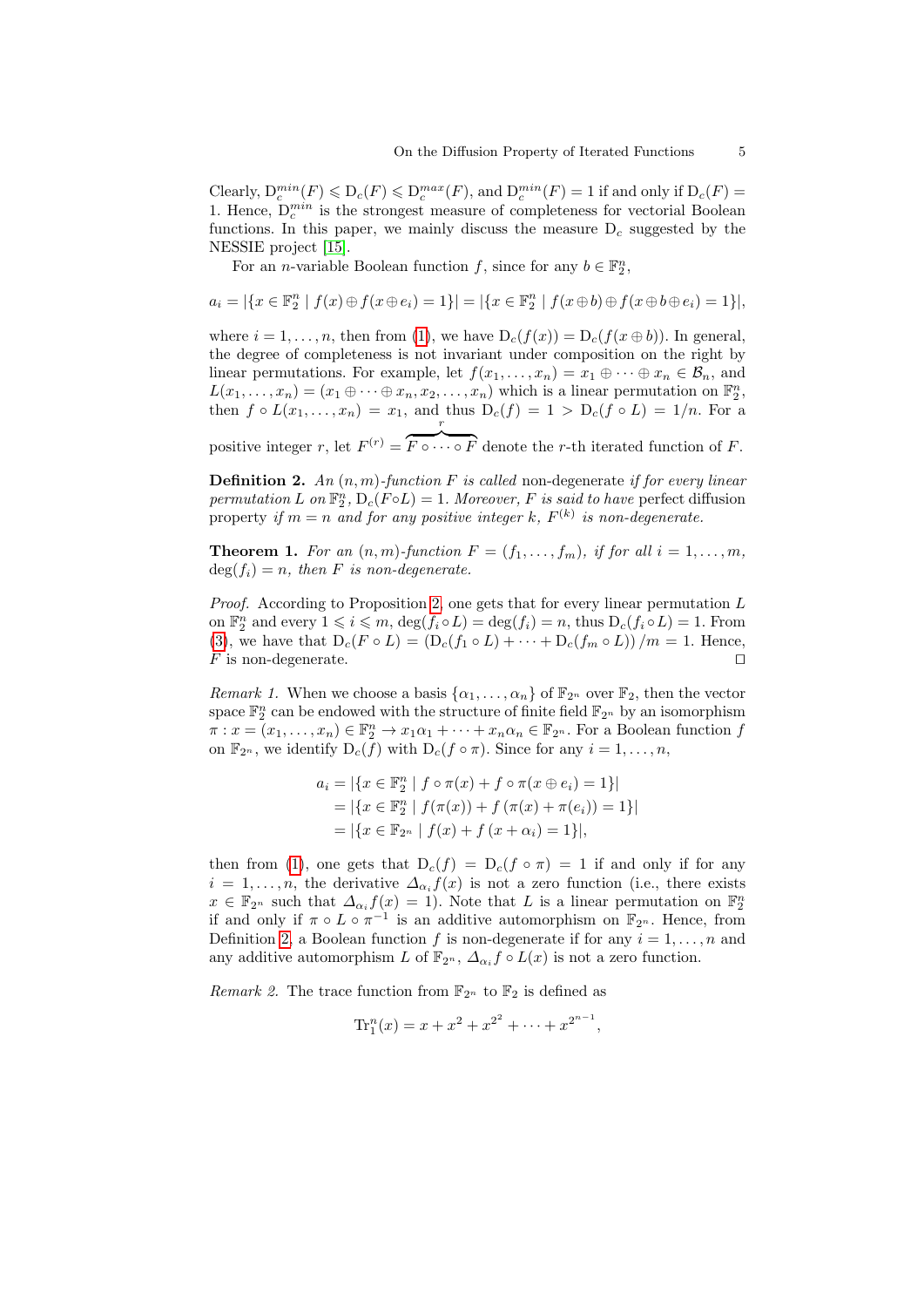where  $x \in \mathbb{F}_{2^n}$ . Given a basis  $\{\alpha_1, \ldots, \alpha_n\}$  of  $\mathbb{F}_{2^n}$  over  $\mathbb{F}_2$ , a function F from  $\mathbb{F}_{2^n}$  to itself can be written as  $F(x) = f_1(x)\alpha_1 + \cdots + f_n(x)\alpha_n$ , where  $f_i(x) =$  $\mathrm{Tr}^n_1(\beta_i F(x)), i = 1, \ldots, n$ , are the *n*-variable coordinate Boolean functions of F, and  $\{\beta_1, \ldots, \beta_n\}$  is the *dual basis* of  $\{\alpha_1, \ldots, \alpha_n\}$  satisfying

$$
\operatorname{Tr}_1^n(\alpha_i \beta_j) = \begin{cases} 0 \text{ for } i \neq j, \\ 1 \text{ for } i = j. \end{cases}
$$

It is known that for any basis of  $\mathbb{F}_{2^n}$  over  $\mathbb{F}_2$ , there exists a dual basis (see [\[11,](#page-14-3) Chapter 2. From Definition [2,](#page-4-0) we know that an  $(n, n)$ -function F has perfect diffusion property if and only if for every k, every coordinate function of  $F^{(k)}$ is non-degenerate, which is equivalent to saying that, for any  $j \in \{1, \ldots, n\}$ ,  $f_j^{(k)}(x) = \text{Tr}_1^n(\beta_j F^{(k)}(x))$  is non-degenerate. From Remark [1,](#page-4-1) we have that  $f_j^{(k)}(x)$  is non-degenerate if and only if for any  $i \in \{1, \ldots, n\}$  and any additive automorphism L of  $\mathbb{F}_{2^n}$ ,

$$
\Delta_{\alpha_i} f_j^{(k)} \circ L(x) = f_j^{(k)} \circ L(x) + f_j^{(k)} \circ L(x + \alpha_i)
$$
  
=  $\text{Tr}_1^n \left( \beta_j F^{(k)} \circ L(x) \right) + \text{Tr}_1^n \left( \beta_j F^{(k)} \circ L(x + \alpha_i) \right)$   
=  $\text{Tr}_1^n \left( \beta_j \Delta_{\alpha_i} F^{(k)} \circ L(x) \right)$ 

is not a zero function. As a consequence, from Definition [2,](#page-4-0) an  $(n, n)$ -function F is said to have perfect diffusion property if for any positive integer k, any  $i, j \in$  $\{1,\ldots,n\}$ , and any additive automorphism L of  $\mathbb{F}_{2^n}$ ,  $\text{Tr}^n_1(\beta_j \triangle_{\alpha_i} F^{(k)} \circ L(x))$  is not a zero function.

# <span id="page-5-1"></span>3 Constructions of Vectorial Boolean Functions with Perfect Diffusion Property

In this section, we construct two classes of  $(n, n)$ -functions which have perfect diffusion property. Moreover, the enumeration results for the constructed functions are obtained.

#### 3.1 Rotation Symmetric  $(n, n)$ -Functions with Perfect Diffusion Property

Let  $(x_1, x_2, \ldots, x_n) \in \mathbb{F}_2^n$ . For  $1 \leq k \leq n-1$ , define

$$
\rho_n^k(x_1, x_2, \ldots, x_n) = (x_{k+1}, \ldots, x_n, x_1, \ldots, x_k),
$$

<span id="page-5-0"></span>and  $\rho_n^0(x_1, x_2, \ldots, x_n) = (x_1, x_2, \ldots, x_n)$ . Inspired by the concept of rotation symmetric Boolean functions used in fast hashing algorithms [\[14\]](#page-14-4), we present the following definition of rotation symmetric  $(n, n)$ -functions.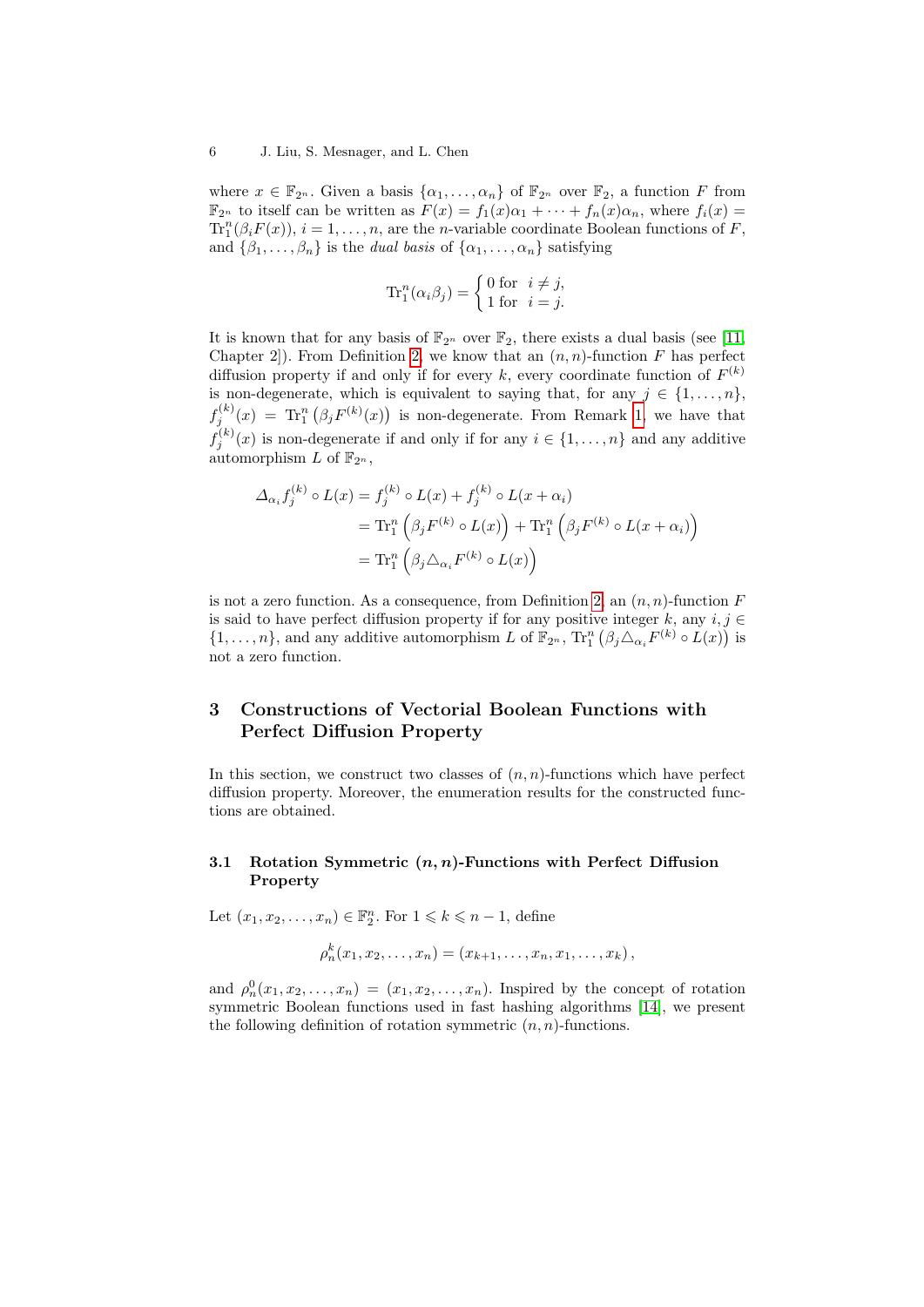**Definition 3.** Let f be an n-variable Boolean function. An  $(n, n)$ -function F is called rotation symmetric (in brief, RS) if it has the form

$$
F(x) = (f(x), f \circ \rho_n^1(x), f \circ \rho_n^2(x), \dots, f \circ \rho_n^{n-1}(x)).
$$
 (4)

Let  $f \in \mathcal{B}_n$  and  $F = (f, f \circ \rho_n^1, \dots, f \circ \rho_n^{n-1})$ . For any  $x \in \mathbb{F}_2^n$  and any integer  $l \geqslant 1$ ,

$$
F \circ \rho_n^l(x) = (f \circ \rho_n^l(x), f \circ \rho_n^{l+1}(x), \dots, f \circ \rho_n^{l-1}(x))
$$
  
=  $\rho_n^l(f(x), f \circ \rho_n^l(x), \dots, f \circ \rho_n^{n-1}(x)) = \rho_n^l \circ F(x).$  (5)

An  $(n, n)$ -function F satisfying Eq.[\(5\)](#page-6-0) is called *shift-invariant* in [\[6\]](#page-13-4). Recall that an *n*-variable rotation symmetric Boolean function f is defined as  $f \circ \rho_n^1(x) =$  $f(x)$  for any  $x \in \mathbb{F}_2^n$  (see [\[14\]](#page-14-4)). By Eq.[\(5\)](#page-6-0), the following equivalent definition of RS  $(n, n)$ -functions is easy to obtain.

<span id="page-6-2"></span>**Proposition 3.** An  $(n, n)$ -function F is RS if and only if for any  $x \in \mathbb{F}_2^n$ ,

<span id="page-6-1"></span><span id="page-6-0"></span>
$$
F \circ \rho_n^1(x) = \rho_n^1 \circ F(x).
$$

<span id="page-6-3"></span>**Proposition 4.** If F is an RS  $(n, n)$ -function, then for any integer  $k \geqslant 1$ ,  $F^{(k)}$ is an RS  $(n, n)$ -function.

*Proof.* We prove it by induction on k. The result is already true for  $k = 1$ . Suppose that  $F^{(k)}$  is RS for  $k = s$ , where  $s \geq 1$ , then  $F^{(s)}$  has the form

$$
F^{(s)}(x) = (f(x), f \circ \rho_n^1(x), \dots, f \circ \rho_n^{n-1}(x)),
$$

which implies that

$$
F^{(s+1)}(x) = F^{(s)}(F(x)) = (f(F(x)), f \circ \rho_n^1(F(x)), \dots, f \circ \rho_n^{n-1}(F(x)))
$$
  
=  $(f \circ F(x), f \circ F \circ \rho_n^1(x), \dots, f \circ F \circ \rho_n^{n-1}(x)),$  (6)

where Eq.[\(6\)](#page-6-1) follows from Eq.[\(5\)](#page-6-0) since F is RS. Hence, for  $k = s + 1$ ,  $F^{(k)}$  is an RS  $(n, n)$ -function. By the mathematical induction, we get that for  $k \geq 1$ ,  $F^{(k)}$ is RS.

Remark 3. From Proposition [3](#page-6-2) and Proposition [4,](#page-6-3) one can see that rotation symmetric  $(n, n)$ -functions possess many desirable properties like (i) the algebraic representations are short; (ii) the evaluation of the functions is efficient (since a circular shift of the input bits leads to the corresponding shift of the output bits); (iii) the iterated functions are still rotation symmetric.

Under the action of  $\rho_n^k$ ,  $0 \leq k \leq n-1$ , the *orbit* generated by the vector  $x=(x_1,x_2,\ldots,x_n)$  is defined as

$$
\mathcal{O}_n(x) = \{ \rho_n^k(x_1, x_2, \dots, x_n) \mid 0 \le k \le n - 1 \}.
$$
 (7)

It is easy to check that the cardinality of an orbit generated by  $x = (x_1, \ldots, x_n)$  is a factor of n. In fact, let  $|\mathcal{O}_n(x)| = t$ , and suppose that  $n = p \cdot t + r$  for  $p, r \in \mathbb{Z}$  and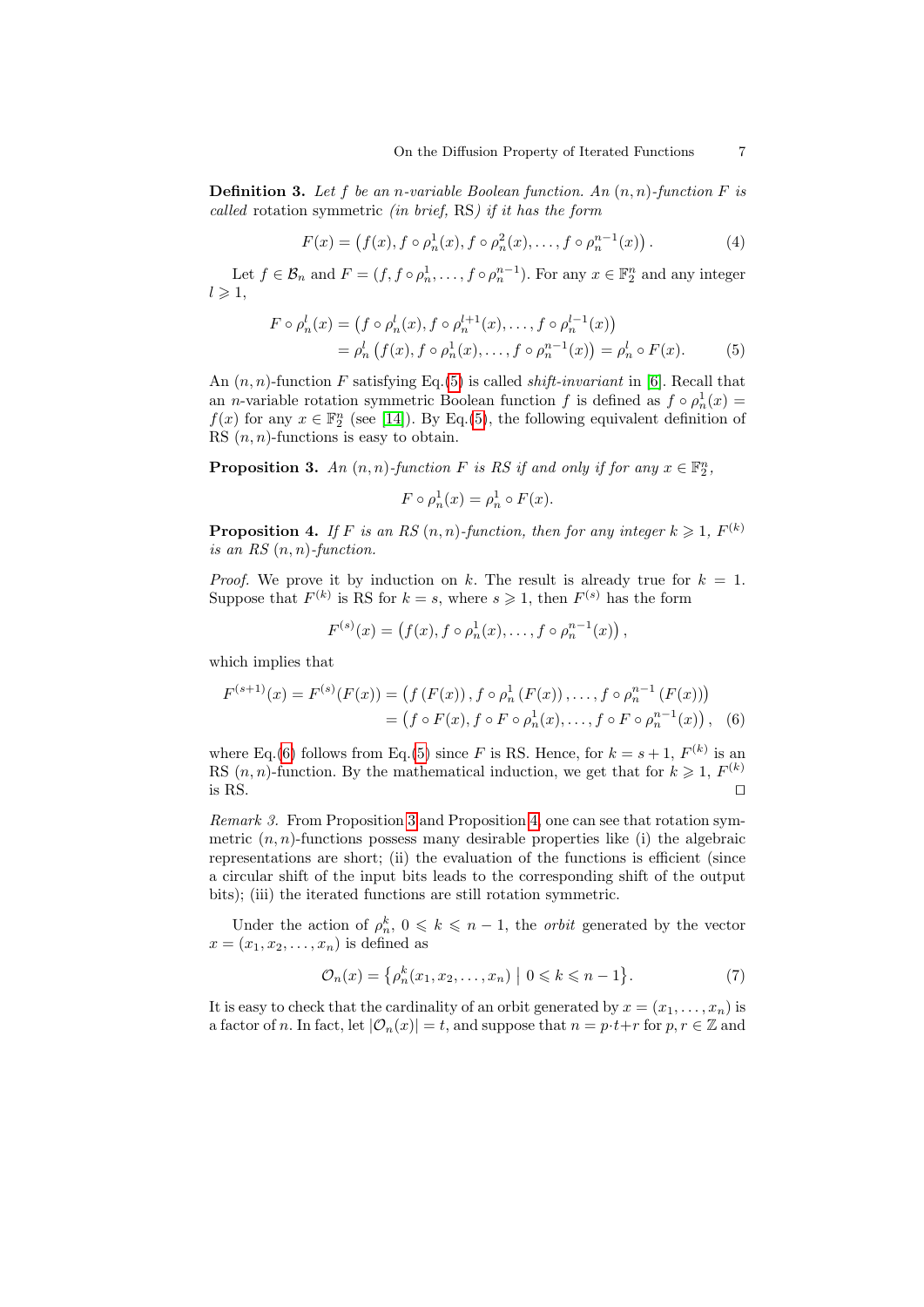$0 < r < t$ . Then  $\rho_n^t(x) = x$ , which implies that  $\rho_n^{p \cdot t}(x) = x$ , thus  $\rho_n^{n-p \cdot t}(x) = x$ , i.e.,  $\rho_n^r(x) = x$ , a contradiction to the fact that  $|\mathcal{O}_n(x)| = t > r$ . Clearly, all the orbits generate a partition of  $\mathbb{F}_2^n$ . Every orbit can be represented by its lexicographically first element, called the representative element. It is proved that (see e.g. [\[6,](#page-13-4) Appendix A.1]) the number of distinct orbits is  $\Psi_n = \frac{1}{n} \sum_{k|n} \phi(k) 2^{n/k}$ , where  $\phi(k)$  is the Euler's *phi*-function. Let  $\{A_1^{(n)}, A_2^{(n)}, \ldots, A_{\Psi_n}^{(n)}\}$  denote the set of all the representative elements in lexicographical order, where  $\Lambda_1^{(n)} = \mathbf{0}$  and  $\varLambda^{(n)}_{\varPsi_{-}}$  $\Psi_{\mu}^{(n)} = 1$ , and we use  $\{ \Lambda_1, \Lambda_2, \ldots, \Lambda_{\Psi_n} \}$  for short if there is no risk of confusion. For  $f \in \mathcal{B}_n$  and  $1 \leqslant i \leqslant \Psi_n$ , let  $f|_{\mathcal{O}_n(\Lambda_i)}$  denote the restriction of  $f$  to  $\mathcal{O}_n(\Lambda_i)$ , i.e., for  $x \in \mathcal{O}_n(\Lambda_i)$ ,  $f|_{\mathcal{O}_n(\Lambda_i)}(x) = f(x)$ . Then, we have the following theorem.

<span id="page-7-1"></span>**Theorem 2.** For any n-variable Boolean function f satisfying the following con-

ditions: (i) For  $i = 1, 2, ..., \Psi_n - 1$ , wt  $(f|_{\mathcal{O}_n(\Lambda_i)}) = t_i \cdot \text{wt}(\Lambda_i)/n$ , where  $t_i = |\mathcal{O}_n(\Lambda_i)|$ ; (*ii*)  $f(1) = 0$ ,

the RS  $(n, n)$ -function  $F(x) = (f(x), f \circ \rho_n^1(x), \ldots, f \circ \rho_n^{n-1}(x))$  has perfect diffusion property, and for every  $k \geqslant 1$ ,  $\text{Deg}(F^{(k)}) = n$ .

*Proof.* For  $i = 1, 2, ..., \Psi_n - 1$ , let  $F|_{\mathcal{O}_n(\Lambda_i)}$  denote the  $t_i \times n$  matrix over  $\mathbb{F}_2$  that

$$
F|_{\mathcal{O}_n(A_i)} = \begin{pmatrix} F(A_i) \\ F(\rho_n^1(A_i)) \\ \vdots \\ F(\rho_n^{t_i-1}(A_i)) \end{pmatrix}_{t_i \times n} = \begin{pmatrix} F(A_i) \\ \rho_n^1(F(A_i)) \\ \vdots \\ \rho_n^{t_i-1}(F(A_i)) \end{pmatrix}_{t_i \times n}
$$

where  $t_i = |\mathcal{O}_n(\Lambda_i)|$  and the last equality is from Eq.[\(5\)](#page-6-0). It is obvious that the number of 1's in every column (as well as every row) of  $F|_{\mathcal{O}_n(A_i)}$  is the same. Since wt  $(f|_{\mathcal{O}_n(A_i)}) = t_i \cdot \text{wt}(A_i)/n$ , then every row of  $F|_{\mathcal{O}_n(A_i)}$  has the same weight that

$$
\frac{\mathrm{wt}\left(f|_{\mathcal{O}_n(A_i)}\right)\cdot n}{t_i} = \frac{t_i \cdot \mathrm{wt}(A_i)\cdot n}{n\cdot t_i} = \mathrm{wt}(A_i).
$$

Hence, for  $x = \rho_n^l(\Lambda_i)$ , where  $i = 1, 2, \ldots, \Psi_n - 1$  and  $l = 0, \ldots, |\mathcal{O}_n(\Lambda_i)| - 1$ ,

$$
wt(F(x)) = wt(F(\rho_n^l(\Lambda_i))) = wt(\Lambda_i) = wt(\rho_n^l(\Lambda_i)) = wt(x),
$$

i.e., for every  $x \in \mathbb{F}_2^n \setminus \{1\}$ ,  $wt(F(x)) = wt(x)$ . Therefore, for every  $k \geq 1$  and every  $x \in \mathbb{F}_2^n \setminus \{1\}$ , we have

<span id="page-7-0"></span>
$$
\operatorname{wt}(F^{(k)}(x)) = \operatorname{wt}(x). \tag{8}
$$

,

Thanks to Proposition [4,](#page-6-3) we know that  $F^{(k)}$  is still an RS  $(n, n)$ -function, thus we can write  $F^{(k)}$  as  $(f^{(k)}, f^{(k)} \circ \rho_n^1, \ldots, f^{(k)} \circ \rho_n^{n-1}),$  where  $f^{(k)} \in \mathcal{B}_n$ . From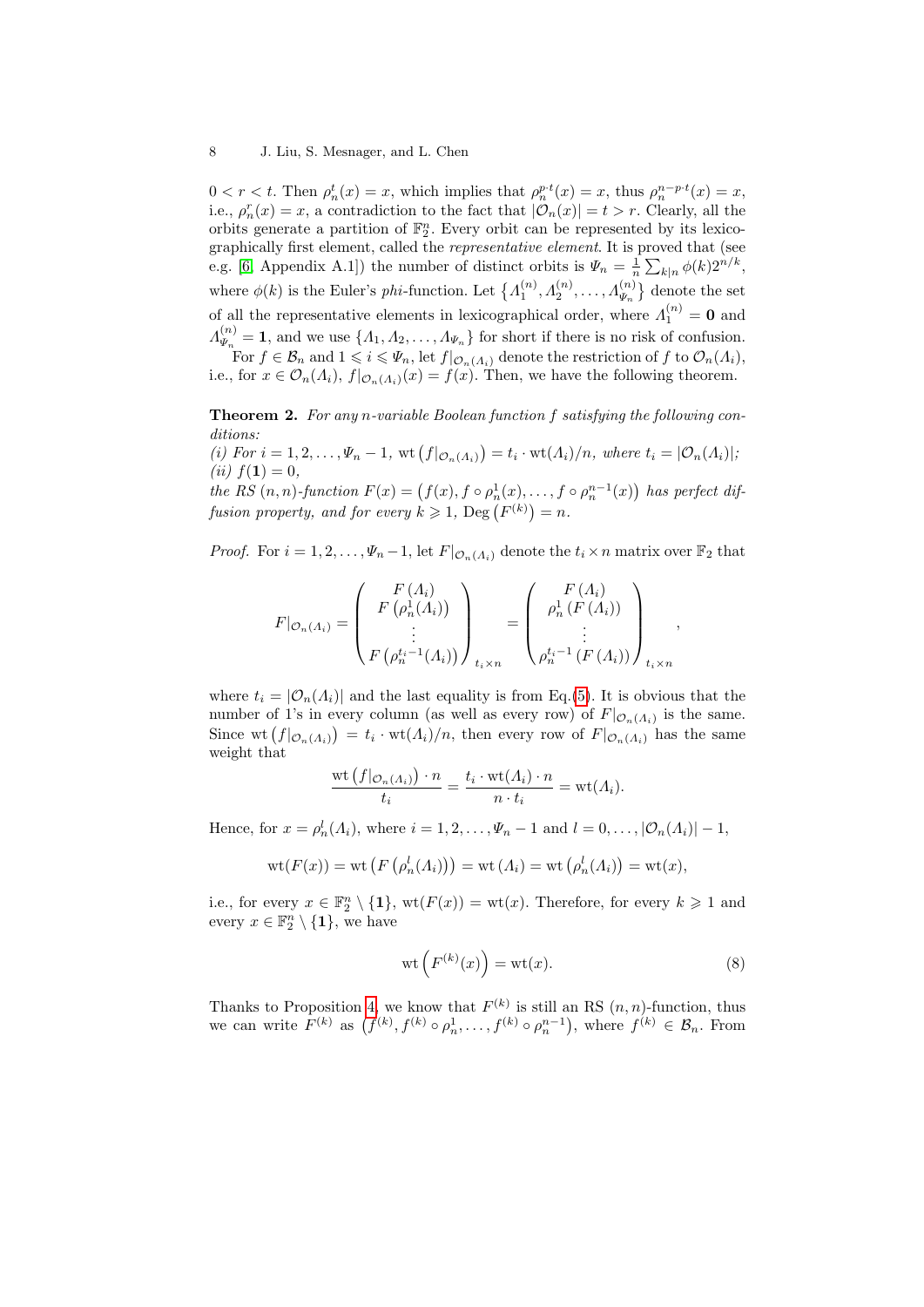Eq.[\(8\)](#page-7-0), we have that for  $i = 1, 2, ..., \Psi_n - 1$ , every column of the matrix

$$
F^{(k)}|_{\mathcal{O}_n(A_i)} = \begin{pmatrix} F^{(k)}(A_i) \\ F^{(k)}(\rho_n^1(A_i)) \\ \vdots \\ F^{(k)}(\rho_n^{t_i-1}(A_i)) \end{pmatrix}_{t_i \times n} = \begin{pmatrix} F^{(k)}(A_i) \\ \rho_n^1(F^{(k)}(A_i)) \\ \vdots \\ \rho_n^{t_i-1}(F^{(k)}(A_i)) \end{pmatrix}_{t_i \times n}
$$

has weight  $t_i \cdot \text{wt}(A_i)/n$ . Since  $\bigcup_{i=1}^{\Psi_n} \mathcal{O}_n(A_i) = \mathbb{F}_2^n$ , then it is easy to prove that

$$
\sum_{i=1}^{\Psi_n} \frac{t_i \cdot \text{wt}(A_i)}{n} = 2^{n-1}.
$$

Condition (ii) implies wt  $(F^{(k)}(1)) = 0$ , then we have

$$
\text{wt}\left(f^{(k)}\right) = \sum_{i=1}^{\Psi_n - 1} \frac{t_i \cdot \text{wt}(A_i)}{n} = 2^{n-1} - 1.
$$

Hence, according to Proposition [1,](#page-2-2) deg  $(f^{(k)}) = n$ , which leads to Deg  $(F^{(k)}) =$ *n*. Note that for  $l = 0, \ldots, n-1, \rho_n^l$  is an affine permutation on  $\mathbb{F}_2^n$ , then from Proposition [2,](#page-2-1) we have  $\deg(f^{(k)} \circ \rho_n^l) = \deg(f^{(k)}) = n$ . Thus, Theorem [1](#page-4-2) implies that  $F^{(k)}$  is non-degenerate. Therefore,  $F(x)$  has perfect diffusion property.  $\Box$ 

In Theorem [3,](#page-8-0) we will calculate the number of all the functions constructed in Theorem [2.](#page-7-1) Before that, we introduce the following lemma which is given by Maximov [\[13,](#page-14-5) Lemma 1].

<span id="page-8-1"></span>**Lemma 1.** [\[13\]](#page-14-5) For  $\mathbb{F}_2^n$ , the number of orbits with t elements of weight w is

$$
\eta_{n,t,w} = \begin{cases} \frac{1}{t} \sum_{k|t,q_k|w} \mu(t/k) \cdot \binom{n/q_k}{w/q_k}, \text{ for } t, w = 1, \dots, n, \text{ where } q_k = \frac{n}{\gcd(n,k)},\\ 1, & \text{ for } t = 1, w = 0, \\ 0, & \text{ otherwise,} \end{cases}
$$
\n
$$
(9)
$$

where  $\mu(\cdot)$  is the Möbius function, i.e., for integer  $t \geq 1$ ,  $\mu(t) = 1$ , if  $t = 1$ ;  $\mu(t) = (-1)^m$ , if  $t = p_1 p_2 \cdots p_m$ , where  $p_1, \ldots, p_m$  are distinct primes;  $\mu(t) = 0$ , for all other cases.

<span id="page-8-0"></span>**Theorem 3.** The number of distinct RS  $(n, n)$ -functions constructed in Theorem [2](#page-7-1) is

<span id="page-8-3"></span><span id="page-8-2"></span>
$$
\mathcal{N}_n = \prod_{w=1}^{n-1} \prod_{t=1}^n \left(\frac{t}{t^w}\right)^{\eta_{n,t,w}},\tag{10}
$$

where  $\eta_{n,t,w} = \frac{1}{t} \sum_{k|t,q_k|w} \mu(t/k) \cdot {n/q_k \choose w/q_k}$ ,  $q_k = \frac{n}{\gcd(n,k)}$ , and  $\mu(\cdot)$  is the Möbius function.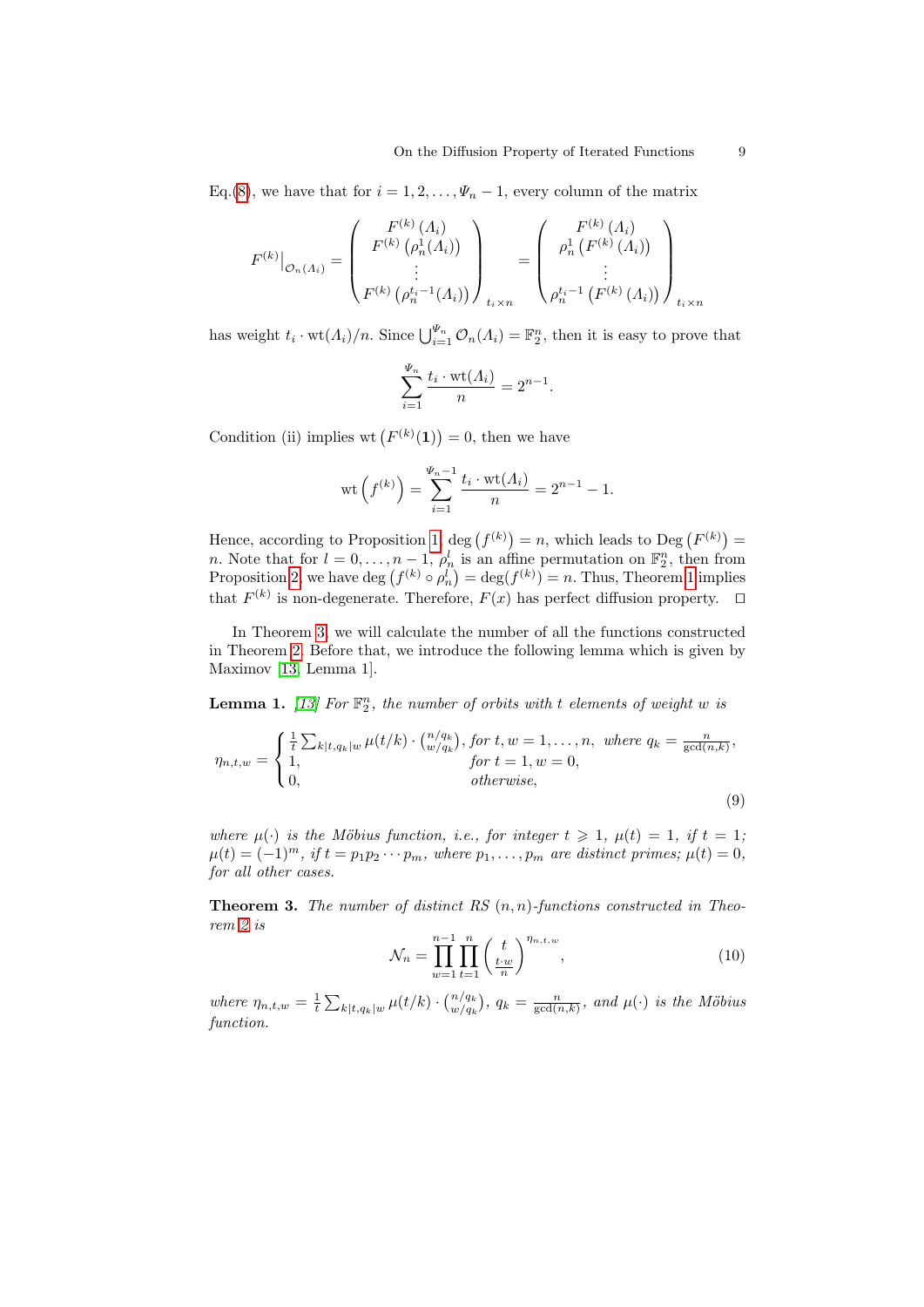*Proof.* In Theorem [2,](#page-7-1) for any  $i = 1, 2, ..., \Psi_n - 1$ ,  $\text{wt}(f|_{\mathcal{O}_n(\Lambda_i)}) = t_i \cdot \text{wt}(\Lambda_i)/n$ , which implies that one can construct  $\binom{t_i}{t_i \cdot \text{wt}(A_i)/n}$  distinct  $f|_{\mathcal{O}_n(A_i)}$ 's. Moreover, Lemma [1](#page-8-1) claims that the number of orbits with  $t = t_i$  elements of weight  $w =$  $wt(A_i)$  is  $\eta_{n,t,w}$ . Then, one can get that the number of distinct RS  $(n, n)$ -functions constructed in Theorem [2](#page-7-1) is  $\mathcal{N}_n$  in Eq.[\(10\)](#page-8-2).

<span id="page-9-1"></span>Example 1. For  $\mathbb{F}_2^6$ , all the orbits and the values of  $\eta_{6,t,w}$  in Eq.[\(9\)](#page-8-3) are listed in Table [1,](#page-9-0) where  $t$  and  $w$  are respectively the number and the weight of elements in an orbit.

**Table 1.** All the orbits of  $\mathbb{F}_2^6$  and the values of  $\eta_{6,t,w}$ 

<span id="page-9-0"></span>

|                                      | t | $\overline{w}$ |                         | t           | $\overline{u}$ |
|--------------------------------------|---|----------------|-------------------------|-------------|----------------|
| $\mathcal{O}_6(000000)$ <sup>1</sup> |   | $\theta$       | $\mathcal{O}_6(010011)$ | 6           | 3              |
| $\mathcal{O}_6(000001)$ 6            |   | $\mathbf{1}$   | $\mathcal{O}_6(010101)$ | $ 2\rangle$ | 3              |
| $\mathcal{O}_6(000011)$ 6            |   | $\overline{2}$ | $\mathcal{O}_6(001111)$ | 6           | 4              |
| $\mathcal{O}_6(000101)$ 6            |   | $\overline{2}$ | $\mathcal{O}_6(010111)$ | 6           | 4              |
| $\mathcal{O}_6(001001)$  3           |   | $\overline{2}$ | $\mathcal{O}_6(011011)$ | 3           | 4              |
| $\mathcal{O}_6(000111) 6$            |   | 3              | $\mathcal{O}_6(011111)$ | 6           | 5              |
| $\mathcal{O}_6(001011) 6$            |   | 3              | $\mathcal{O}_6(111111)$ | 1           | 6              |
|                                      |   |                |                         |             |                |
| $\eta_{6,t,w}$                       |   |                | $ t\;1\;2\;3\;4\;5\;6$  |             |                |
| $\boldsymbol{w}$                     |   |                |                         |             |                |
| 0                                    |   |                | 100000                  |             |                |
| 1                                    |   |                | 000001                  |             |                |
| $\overline{2}$                       |   |                | 001002                  |             |                |
| 3                                    |   |                | 010003                  |             |                |
| 4                                    |   |                | 001002                  |             |                |
| 5                                    |   |                | 000001                  |             |                |
| 6                                    |   |                | $1\ 0\ 0\ 0\ 0\ 0$      |             |                |
|                                      |   |                |                         |             |                |

Then, from Theorem [3,](#page-8-0) we have

$$
\mathcal{N}_6 = \prod_{w=1}^5 \prod_{t=1}^6 \left(\frac{t}{\frac{t \cdot w}{6}}\right)^{\eta_{6,t,w}} = 2.6244 \times 10^{11} \approx 2^{37.9},
$$

while the number of all the  $(6,6)$ -functions is  $2^{2^6 \cdot 6} = 2^{384}$ .

*Example 2.* In Example [1,](#page-9-1) we have shown all the orbits  $\{\mathcal{O}_6(\Lambda_i), i = 1, \ldots, 14\}$ of  $\mathbb{F}_2^6$ . Let f be a 6-variable Boolean function defined as

| $f _{\mathcal{O}_6(000000)} = (0),$                | $f _{\mathcal{O}_6(010011)} = (1,0,0,1,0,1),$      |
|----------------------------------------------------|----------------------------------------------------|
| $f _{\mathcal{O}_6(000001)} = (0, 0, 0, 1, 0, 0),$ | $f _{\mathcal{O}_6(010101)} = (0,1),$              |
| $f _{\mathcal{O}_6(000011)} = (0, 0, 1, 1, 0, 0),$ | $f _{\mathcal{O}_6(001111)} = (1, 1, 0, 1, 1, 0),$ |
| $f _{\mathcal{O}_6(000101)} = (0, 1, 0, 1, 0, 0),$ | $f _{\mathcal{O}_6(010111)} = (0, 1, 1, 1, 0, 1),$ |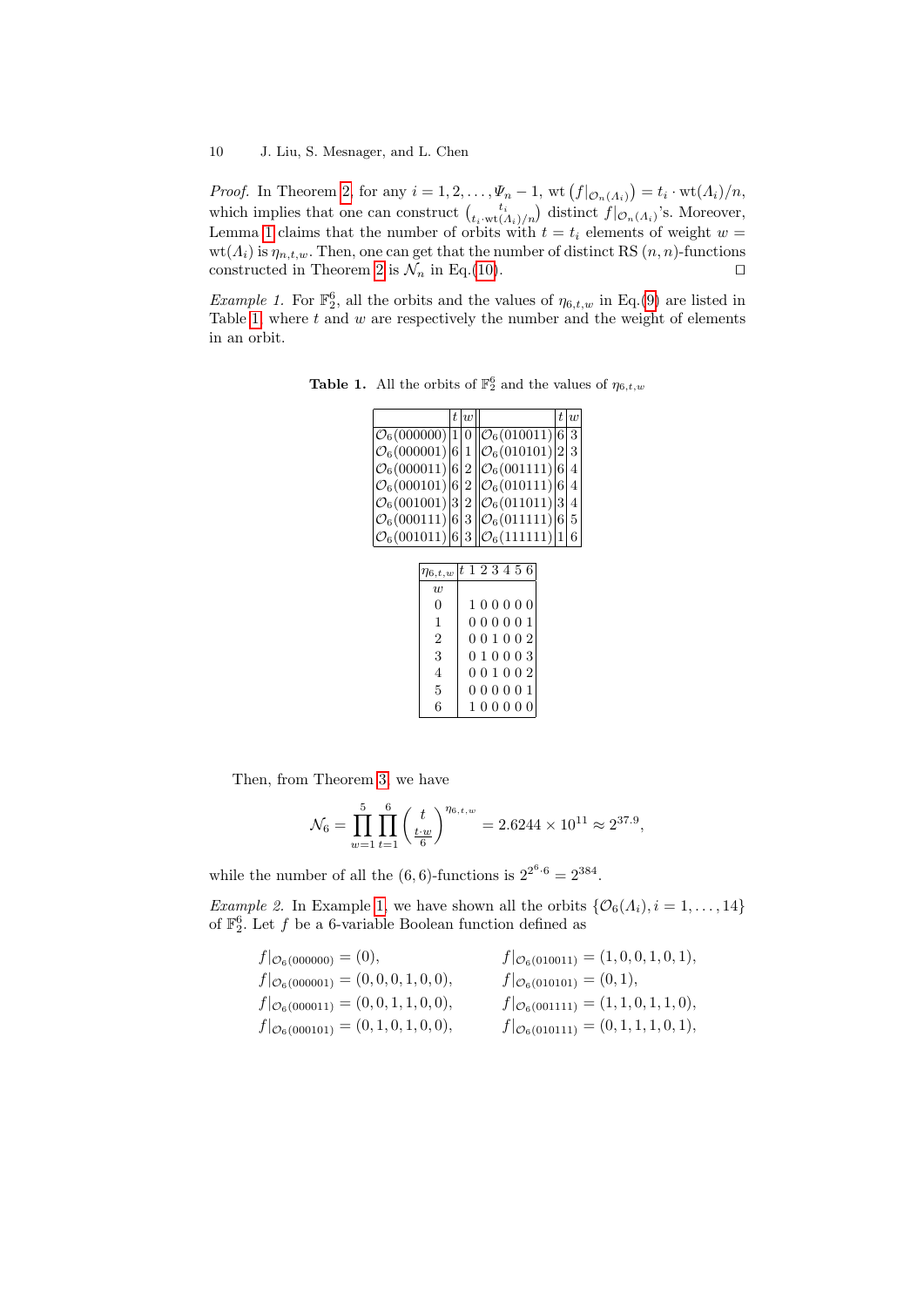On the Diffusion Property of Iterated Functions 11

| $f _{\mathcal{O}_6(001001)} = (1,0,0),$            | $f _{\mathcal{O}_6(011011)} = (1,0,1),$            |
|----------------------------------------------------|----------------------------------------------------|
| $f _{\mathcal{O}_6(000111)} = (0, 1, 0, 0, 1, 1),$ | $f _{\mathcal{O}_6(011111)} = (1, 1, 1, 1, 0, 1),$ |
| $f _{\mathcal{O}_6(001011)} = (1,0,0,1,0,1),$      | $f _{\mathcal{O}_6(111111)} = (0),$                |

where the binary vectors on the right-hand side denote the truth tables of the restriction functions  $f|_{\mathcal{O}_6(A_i)}, i = 1, \ldots, 14$ , i.e.,

$$
f|_{\mathcal{O}_6(A_i)} = \left(f(A_i), f \circ \rho_6^1(A_i), \ldots, f \circ \rho_6^{t_i-1}(A_i)\right),
$$

where  $t_i = |\mathcal{O}_6(\Lambda_i)|$ . Since the function f satisfies the conditions in Theorem [2,](#page-7-1) then the RS (6, 6)-function

$$
F = (f, f \circ \rho_6^1, \dots, f \circ \rho_6^5)
$$

has perfect diffusion property. Due to Proposition [4,](#page-6-3) the iterated function  $F^{(k)}$  is RS for  $k \geq 2$ . Let  $f^{(k)} = f(F^{(k-1)})$ , then  $F^{(k)} = (f^{(k)}, f^{(k)} \circ \rho_6^1, \ldots, f^{(k)} \circ \rho_6^5)$ . By Proposition [1,](#page-2-2) the ANFs of the following Boolean functions can be obtained from the truth tables of f,  $f^{(2)}$ ,  $f^{(3)}$ ,  $f^{(4)}$  respectively.

```
f(x_1, \ldots, x_6)
```
 $=x_1x_2x_3x_4x_5x_6 \oplus x_1x_2x_3x_4x_5 \oplus x_2x_3x_4x_5x_6 \oplus x_1x_2x_3x_4 \oplus x_1x_2x_3x_5$  $\oplus x_1x_2x_4x_5 \oplus x_1x_2x_4x_6 \oplus x_1x_2x_5x_6 \oplus x_1x_3x_4x_6 \oplus x_2x_3x_4x_5 \oplus x_2x_3x_4x_6$ ⊕ x2x4x5x<sup>6</sup> ⊕ x3x4x5x<sup>6</sup> ⊕ x1x2x<sup>5</sup> ⊕ x1x2x<sup>6</sup> ⊕ x1x3x<sup>4</sup> ⊕ x1x3x<sup>6</sup> ⊕ x1x5x<sup>6</sup>  $\oplus x_3x_4x_5 \oplus x_3x_4x_6 \oplus x_4x_5x_6 \oplus x_4,$  $f^{(2)}(x_1,\ldots,x_6)$ 

- $=x_1x_2x_3x_4x_5x_6 \oplus x_1x_2x_3x_5x_6 \oplus x_1x_2x_4x_5x_6 \oplus x_1x_2x_3x_5 \oplus x_1x_2x_3x_6$  $\oplus x_1x_2x_4x_5 \oplus x_1x_3x_4x_6 \oplus x_2x_4x_5x_6 \oplus x_3x_4x_5x_6 \oplus x_1x_2x_3$ 
	- $\oplus x_1x_3x_4 \oplus x_2x_4x_5 \oplus x_3x_4x_5 \oplus x_1,$

$$
f^{(3)}(x_1,\ldots,x_6)
$$

 $=x_1x_2x_3x_4x_5x_6 \oplus x_1x_2x_3x_4x_5 \oplus x_1x_2x_3x_4x_6 \oplus x_1x_3x_4x_5x_6 \oplus x_2x_3x_4x_5x_6$  $\oplus x_1x_2x_3x_5 \oplus x_1x_2x_4x_5 \oplus x_1x_2x_4x_6 \oplus x_1x_2x_5x_6 \oplus x_1x_3x_4x_5 \oplus x_1x_3x_4x_6$  $\oplus x_2x_3x_4x_5 \oplus x_2x_4x_5x_6 \oplus x_1x_2x_5 \oplus x_1x_2x_6 \oplus x_1x_3x_4 \oplus x_1x_3x_6 \oplus x_1x_5x_6$  $\oplus x_2x_3x_4 \oplus x_3x_4x_6 \oplus x_4x_5x_6 \oplus x_4,$ 

$$
f^{(4)}(x_1,\ldots,x_6)=f^{(2)}(x_1,\ldots,x_6).
$$

The ANFs of the functions directly show that the RS  $(6, 6)$ -function F has perfect diffusion property, and for every  $k \geqslant 1$ ,  $\text{Deg}(F^{(k)}) = 6$ .

### <span id="page-10-0"></span>3.2 Almost Balanced  $(n, n)$ -Functions with Perfect Diffusion Property

We have presented a construction of RS  $(n, n)$ -functions with perfect diffusion property. These functions are of interest from a practical point of view as their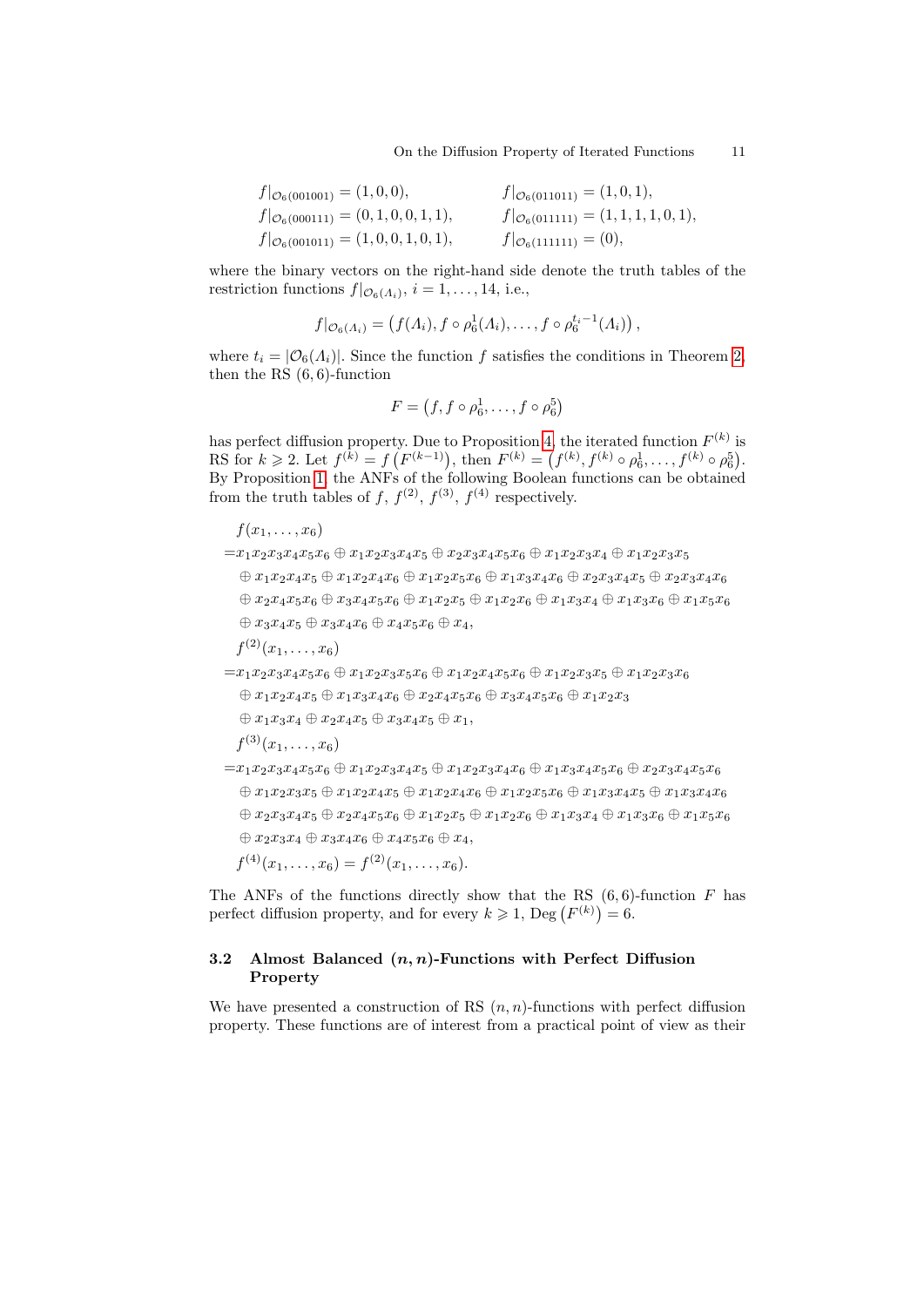#### 12 J. Liu, S. Mesnager, and L. Chen

representations are short and the evaluations are efficient. In this part, we propose a large set of almost balanced  $(n, n)$ -functions with perfect diffusion property. Here we call an  $(n, m)$ -function F almost balanced, if for every  $b \in \mathbb{F}_{2^m}$ ,  $|F^{-1}(b)-2^{n-m}|$  takes a small value. For a finite set E with cardinality  $|E|=N$ , the set of all the permutations on E forms a symmetric group  $S_N$  whose group operation is the function composition.

Note that for  $n \geq 2$ , there is no balanced  $(n, n)$ -function (i.e., permutation on  $\mathbb{F}_2^n$ ) with perfect diffusion property. In fact, let F be a permutation on  $\mathbb{F}_2^n$ , then since all the permutations on  $\mathbb{F}_2^n$  form a finite symmetric group, there must exist some  $i \geq 1$  such that  $F^{(i)} = id$ , where id denotes the identity permutation. Hence, we have  $F^{(i)}(x) = x$  for every  $x \in \mathbb{F}_2^n$ , which implies  $D_c(F^{(i)}) = 1/n$ 1. Thus, F cannot have perfect diffusion property. Therefore, finding almost balanced  $(n, n)$ -functions with perfect diffusion property is attractive.

<span id="page-11-1"></span>**Theorem 4.** For any  $\sigma$  that belongs to the symmetric group on the set  $\mathbb{F}_2^n \setminus \mathbb{F}_2^n$  ${0,1}$ , the almost balanced  $(n, n)$ -function

<span id="page-11-0"></span>
$$
F(x) = \begin{cases} \n\mathbf{0}, & x = \mathbf{0} \text{ or } \mathbf{1}, \\ \n\sigma(x), \text{ otherwise}, \n\end{cases} \tag{11}
$$

has perfect diffusion property, and for every  $k \geqslant 1$ ,  $\text{Deg}(F^{(k)}) = n$ .

*Proof.* From Eq.[\(11\)](#page-11-0), one gets that for any  $k \geq 1$ ,

$$
F^{(k)}(x) = \begin{cases} \mathbf{0}, & x = \mathbf{0} \text{ or } \mathbf{1}, \\ \sigma^{(k)}(x), \text{ otherwise.} \end{cases}
$$

Since  $\sigma^{(k)}$  is a permutation on  $\mathbb{F}_2^n \setminus \{0,1\}$ , then it is easy to see that every coordinate function of  $F^{(k)}$  has weight  $2^{n-1}-1$ , which implies from Proposition [1](#page-2-2) and Theorem [1](#page-4-2) that  $\text{Deg}(F^{(k)}) = n$  and  $F^{(k)}$  is non-degenerate. Therefore, F has perfect diffusion property.  $\Box$ 

The following enumeration result is obvious.

**Theorem 5.** The number of distinct almost balanced  $(n, n)$ -functions construct-ed in Theorem [4](#page-11-1) is  $\mathcal{P}_n = (2^n - 2)!$ .

*Example 3.* The number of almost balanced  $(6, 6)$ -functions with perfect diffu-sion property constructed in Theorem [4](#page-11-1) is  $\mathcal{P}_6 = (2^6 - 2)! \approx 2^{284}$ , compared with the enumeration result in Example [1](#page-9-1) that the number of RS  $(6, 6)$ -functions with perfect diffusion property constructed in Theorem [2](#page-7-1) is  $\mathcal{N}_6 \approx 2^{37.9}$ .

Remark 4. Denote by  $\mathscr{F}_n$ ,  $\mathscr{G}_n$  the sets of all the  $(n, n)$ -functions constructed in Theorem [2](#page-7-1) and Theorem [4](#page-11-1) respectively. Then, it is easy to check that  $\mathscr{F}_2 = \mathscr{G}_2$ ,  $\mathscr{F}_3 \subseteq \mathscr{G}_3$ , and for  $n \geq 4$ ,  $\mathscr{F}_n \cap \mathscr{G}_n \neq \emptyset$  but neither  $\mathscr{F}_n \subseteq \mathscr{G}_n$  nor  $\mathscr{G}_n \subseteq \mathscr{F}_n$ .

As an application in product cryptosystems, we consider the following model.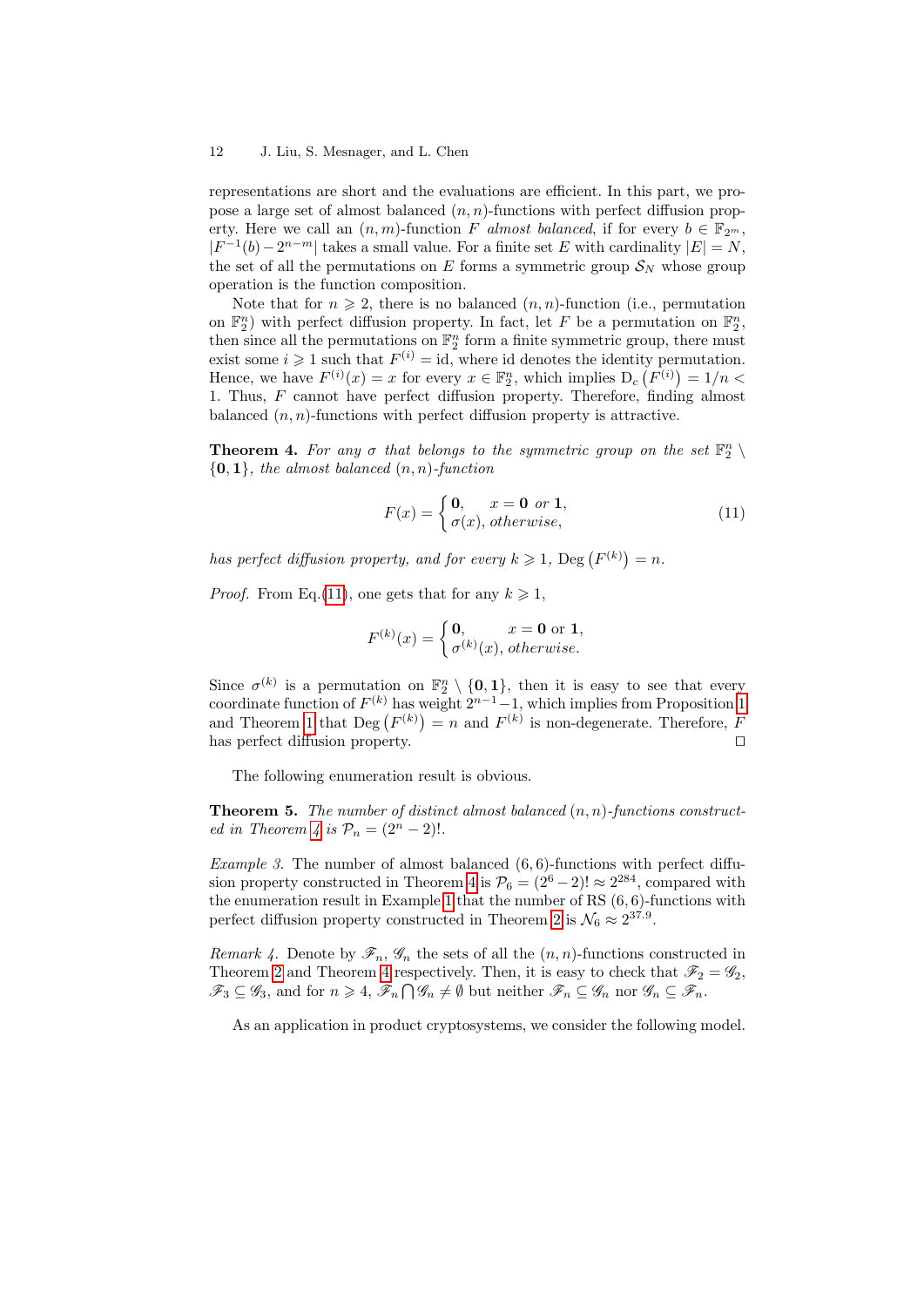**Model.** Let G be an  $(n, n)$ -function,  $K_i$ ,  $i = 0, 1, \ldots$ , be vectors in  $\mathbb{F}_2^n$ . Then, in a product cryptosystem, the *i*-th round function  $F_i$  is

<span id="page-12-0"></span>
$$
F_i(x) = \begin{cases} G(x \oplus K_0), & \text{if } i = 1, \\ G(F_{i-1}(x) \oplus K_{i-1}), & \text{if } i \ge 2. \end{cases}
$$
(12)

Suppose that  $K_0 = K_1 = \cdots = K$ , and we define  $F(x) = G(x \oplus K)$ . Then, by [\(12\)](#page-12-0), we have for  $i \geq 1$ ,  $F_i(x) = F^{(i)}(x)$ . The function F is preferable to have perfect diffusion property, which leads to  $D_c(F_i) = 1$  for each  $i \geq 1$ . If the  $K_i$ 's are not identical, then the case is more complicated. In the following, we use a simple example to illustrate that by using  $(n, n)$ -functions in [\(11\)](#page-11-0), one can get  $D_c(F_i) = 1$  for i odd. The example given here is suggestive if not very practical.

Example 4. In the above model, let

$$
G(x) = \begin{cases} \n0, & x = 0 \text{ or } 1, \\ \n\sigma(x), \text{ otherwise,} \n\end{cases}
$$

be an almost balanced function in [\(11\)](#page-11-0), where  $\sigma$  is a permutation on  $E = \mathbb{F}_2^n \setminus$  $\{0,1\}$  satisfying  $\{0,1\} \bigcup U(\sigma)$  is a  $\mathbb{F}_2$ -subspace of  $\mathbb{F}_2^n$ , where  $U(\sigma) = \{x \in E \mid \mathbb{F}_2\}$  $\sigma(x) = x$  is the set of fixed points of  $\sigma$ . Let  $K_{i-1}, F_i, i \geq 1$ , be defined in [\(12\)](#page-12-0). We now prove that if  $U(\sigma) \neq \emptyset$  and for  $i \geq 1$ ,  $K_i \in U(\sigma) \setminus A_i$ , where  $A_1 = \emptyset$  and

$$
A_i = \left\{ \bigoplus_{j=1}^k K_{i-j}, \bigoplus_{j=1}^k K_{i-j} \oplus \mathbf{1} \middle| k = 1, \dots, i-1 \right\}, \quad i \geqslant 2,
$$

then  $\text{Deg}(F_i) = n$  and  $D_c(F_i) = 1$  for all odd *i*. One can easily check that for  $i \geqslant 2$ ,  $A_i$  is a set, i.e., all the elements in  $A_i$  are distinct.

For  $i \geqslant 1$ , let  $f_i^{(i)}$ <sup>(*i*)</sup> be the *l*-th coordinate function of  $F_i$ , where  $1 \leq l \leq n$ . It is clear that wt  $\left(f_l^{(1)}\right)$  $\binom{n(1)}{l} = 2^{n-1} - 1$  which is odd, then from the proof of Theorem [4,](#page-11-1) we have  $\operatorname{Deg}(F_1) = n$  and  $D_c(F_1) = 1$ . Moreover, there exist exactly two  $x \in \mathbb{F}_2^n$  such that  $F_1(x) = 0$ , and for each  $y \in E \setminus A_1$ , there exists exactly one  $x \in \mathbb{F}_2^n$  such that  $F_1(x) = y$ . By calculating iteratively, one can get that for every  $i \geqslant 2$  and every  $k = 1, \ldots, i - 1$ , there exist exactly two  $x \in \mathbb{F}_2^n$  such that  $F_i(x) = \bigoplus_{j=1}^k K_{i-j}$  or **0**, and for each  $y \in E \setminus A_i$ , there exists exactly one  $x \in \mathbb{F}_2^n$ such that  $F_i(x) = y$ . Since for  $i \geq 1$ ,  $K_i \notin A_i$ , then  $K_i \oplus \mathbf{1} \in E \setminus A_i$ , thus there exists exactly one  $x \in \mathbb{F}_2^n$ , denoted by  $x_{i,0}$ , such that  $F_i(x_{i,0}) = K_i \oplus \mathbf{1}$ , which implies  $G(F_i(x_{i,0}) \oplus K_i) = 0$ . Recall that  $\{0,1\} \bigcup U(\sigma)$  is a  $\mathbb{F}_2$ -subspace of  $\mathbb{F}_2^n$ , then for  $i \geq 1$ , since  $K_i \in U(\sigma)$ , we have  $A_i \subseteq U(\sigma)$ . From the above discussion, we obtain that for  $i \geqslant 1$ , the multiset  $\{ * G(F_i(x) \oplus K_i) \mid x \in \mathbb{F}_2^n \setminus \{x_{i,0}\} * \}$  is equal to the multiset  $\{ * F_i(x) \oplus K_i \mid x \in \mathbb{F}_2^n \setminus \{x_{i,0}\} * \}.$  Hence, for  $i \geqslant 1$ , denote by  $g_l^{(i)}$  $l_i^{(i)}$  the *l*-th coordinate function of  $F_i(x) ⊕ K_i$ , where  $1 \leq l \leq n$ , then we have

$$
\operatorname{wt}\left(f_l^{(i+1)}\right) = \operatorname{wt}\left(g_l^{(i)}\right) - 1.
$$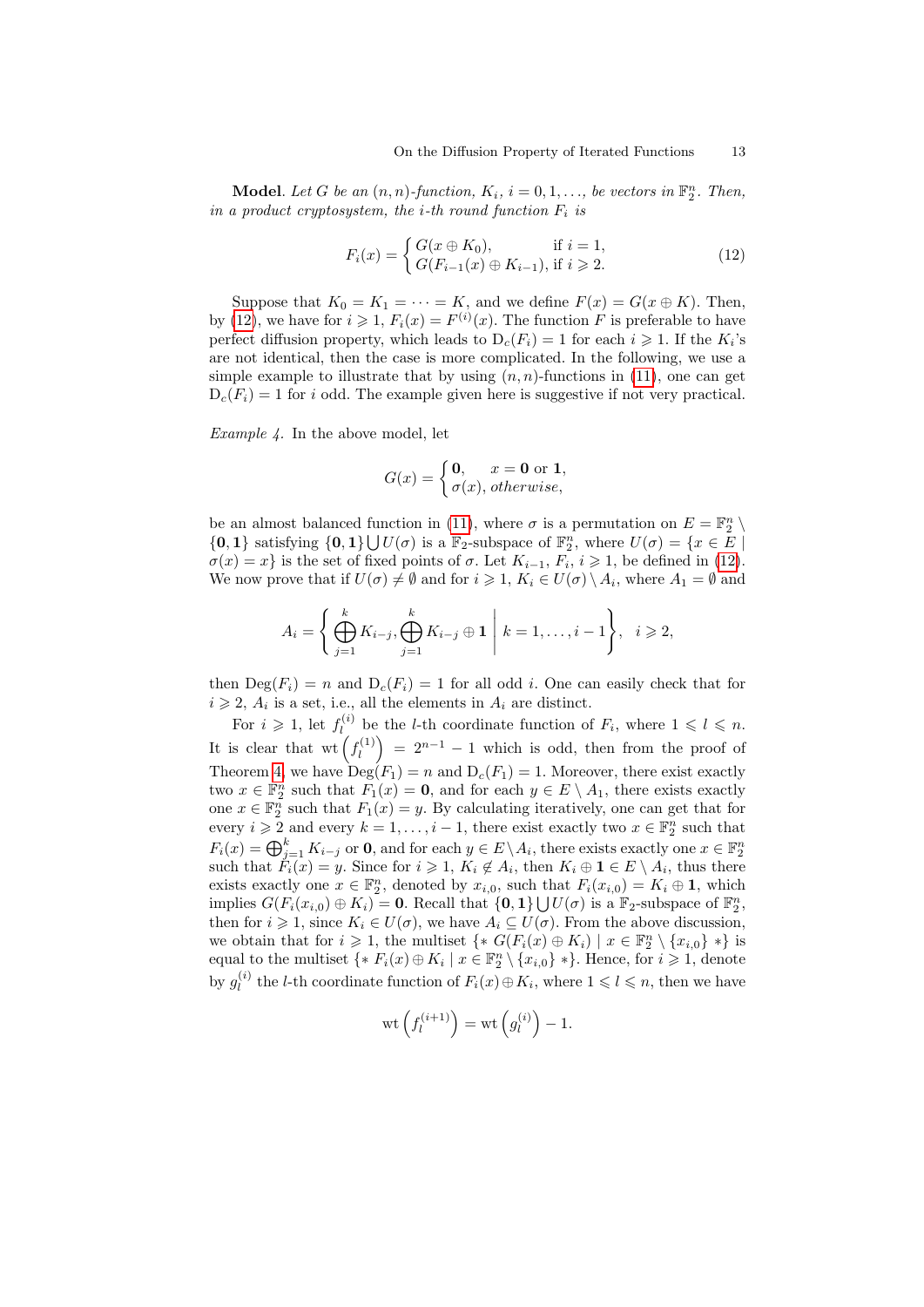It is obvious that wt  $(f_l^{(i)})$  $\binom{e^{i}}{l}$  and wt  $\left(g^{(i)}_l\right)$  $\mathbf{h}_{l}^{(i)}$  have the same parity, which leads to that wt  $\left(f_i^{(i)}\right)$  $\binom{a}{l}$  and wt  $\left(f_l^{(i+1)}\right)$  $\binom{n(i+1)}{l}$  have different parities. Therefore, if  $i \geq 1$  is odd, then wt  $(f_l^{(i)}$  $\left[\begin{matrix} \n\alpha^{(i)} \n\end{matrix}\right]$  is odd, thus we have  $\text{Deg}(F_i) = n$  and  $D_c(F_i) = 1$ .

## 4 Concluding Remarks

In this paper, we construct two classes of  $(n, n)$ -functions with perfect diffusion property and optimal algebraic degree. These functions provide complete diffusion after iterations. The enumeration results for the constructed functions show that there are many  $(n, n)$ -functions which have perfect diffusion property.

The functions constructed in Theorem [2](#page-7-1) and Theorem [4](#page-11-1) represent a theoretical interest, which may have weak resistance to different cryptanalysis. Further improvements in the design of  $(n, n)$ -functions with perfect diffusion property are of interest. In addition, the RS  $(n, n)$ -functions defined in this paper may be worth discussing in the future for their efficient evaluations and short representations.

Acknowledgments. The authors would like to thank the anonymous referees for their helpful comments.

#### References

- <span id="page-13-6"></span>1. Bard, G.V.: Algebraic Cryptanalysis. Springer, New York (2009)
- <span id="page-13-5"></span>2. Biham, E., Shamir, A.: Differential cryptanalysis of DES-like cryptosystems. J. Cryptol. 4(1), 3–72 (1991)
- <span id="page-13-9"></span>3. Carlet, C.: Boolean functions for cryptography and error correcting codes. In: Crama, Y., Hammer, P. (eds.) Boolean Models and Methods in Mathematics, Computer Science, and Engineering. pp. 257–397. Cambridge University Press, London (2010)
- <span id="page-13-0"></span>4. Carlet, C.: Vectorial Boolean functions for cryptography. In: Crama, Y., Hammer, P. (eds.) Boolean Models and Methods in Mathematics, Computer Science, and Engineering. pp. 398–469. Cambridge University Press, London (2010)
- <span id="page-13-7"></span>5. Courtois, N.T., Pieprzyk, J.: Cryptanalysis of block ciphers with overdefined systems of equations. In: Zheng, Y. (eds.) Advances in Cryptology—ASIACRYPT 2002. LNCS, vol. 2501, pp. 267–287. Springer, Heidelberg (2002)
- <span id="page-13-4"></span>6. Daemen, J.: Cipher and hash function design strategies based on linear and differential cryptanalysis. PhD thesis, Catholic University of Louvain (1995)
- <span id="page-13-2"></span>7. Feistel, H.: Cryptography and computer privacy. Sci. Am. 228(5), 15–23 (1973)
- <span id="page-13-8"></span>8. Fischer, S., Meier, W.: Algebraic immunity of S-boxes and augmented functions. In: Biryukov, A. (eds.) Fast Software Encryption, FSE 2007. LNCS, vol. 4593, pp. 366–381. Springer, Heidelberg (2007)
- <span id="page-13-3"></span>9. Forré, R.: Methods and instruments for designing S-boxes. J. Cryptol. 2(3), 115– 130 (1990)
- <span id="page-13-1"></span>10. Kam, J.B., Davida, G.I.: Structured design of substitution-permutation encryption networks. IEEE Trans. Comput. C-28(10), 747–753 (1979)